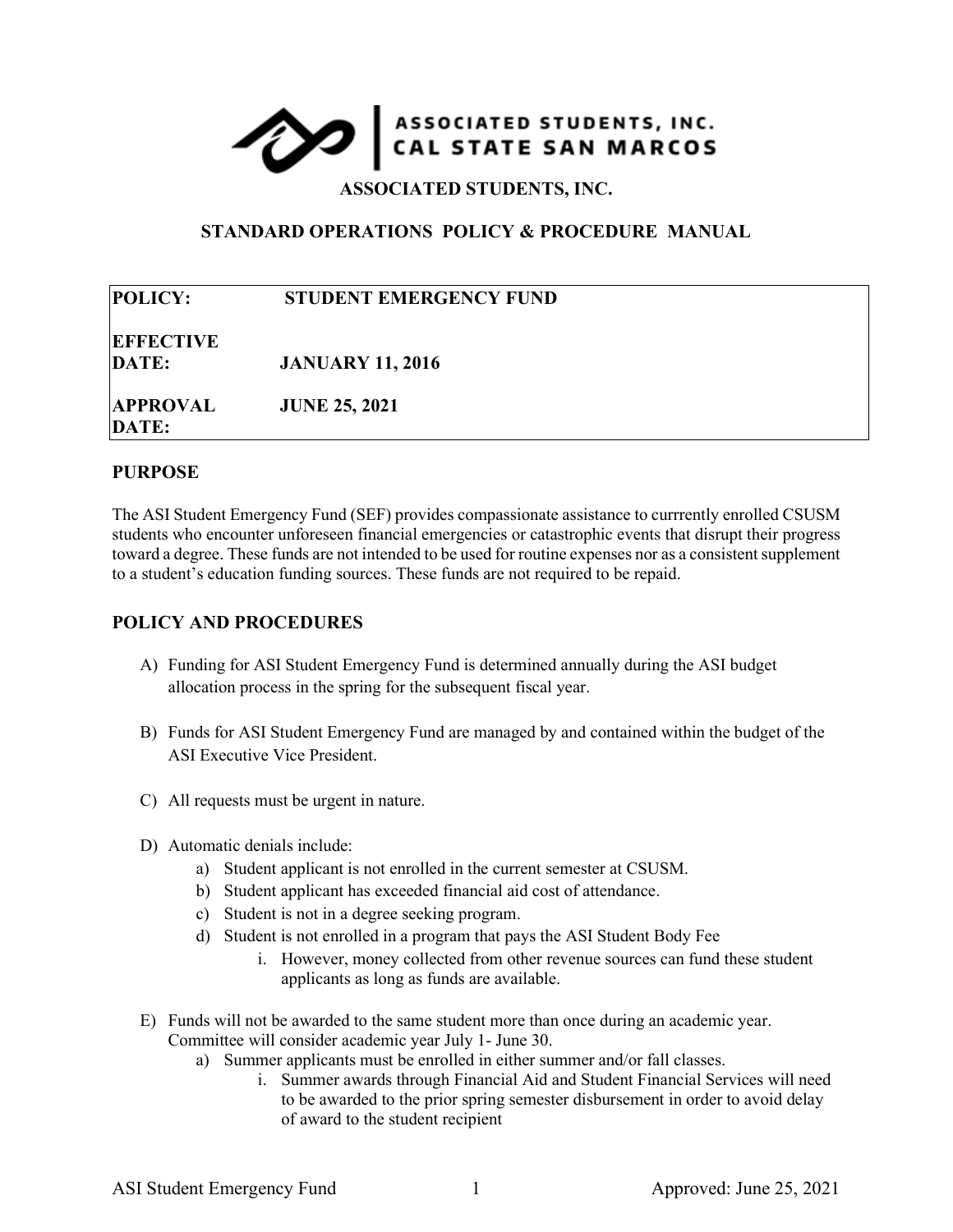- ii. If a student is an incoming freshman, funds cannot be disbursed until fall semester Financial Aid awards are processed. Funds cannot be awarded for a previous semester because they were not previously enrolled.
- b) Winter applicants must be enrolled in winter intersession and/or spring classes.
- c) Students will be ineligible to apply again during the academic year.
	- i. Exceptions can be made if there has been another financial emergency or catastrophic, unforeseen circumstance unrelated to prior application, the student may apply again. Team will make final approval or denial decision.
- F) ACE Scholar students will be encouraged to first reach out to ACE at **[ace@csusm.edu](mailto:ace@csusm.edu)** before applying to Student Emergency Fund to ensure students explore all available options.
- G) The application is located online and requests are automatically downloaded.
	- a) Application, backup documentation, and student enrollment will be reviewed and verified by Cougar Care Network prior to Team recommendation.
		- i. Student will meet with a member of the Cougar Care Network prior to application being sent to Team. This could include in person, phone call, or zoom/skype/Teams meetings.
		- ii. If denied due to Cost of Attendance, student will be notified of Financial Aid appeals process.
	- b) Submitted applications must be thorough and include as much information as possible regarding the need for emergency funds. Student must also submit backup documentation for emergency situation.
	- c) An application will be denied if a student has not responded to Cougar Care Network after three outreach efforts (phone call, email to personal/CSUSM email, etc.) for backup documentation or for required meeting with CCN member.
		- i. Student will be asked to re-submit and provide additional documentation or information regarding the emergency situation.
	- d) Awards are determined by the Student Emergency Fund Team which includes university staff members who work directly with the Cougar Care Network, as well as the ASI Executive Vice President and an ASI staff member, as designated by the ASI Executive Director.
		- i. A decision must be made by a majority of the team members.
		- ii. Team will consider awarding \$350based on documented need in the form of a Financial Aid Scholarship.
	- e) Funds are distributed to the SEF recipient in the form of a Financial Aid Scholarship.
		- i. An ASI staff member will send notification of award or denial to student applicant via their campus email account within seven (7) business days after meeting with Cougar Care Network.
		- ii. Notification and student information sent to Financial Aid who will apply award to student account. Student Financial Services will post money to student account. Payment will be issued by Accounts Payable to student in next check run or delivered via Direct Deposit
		- iii. Accounts Payable will deliver check to Student Financial Services.
		- iv. Cashiers will notify student that the check is available for pick-up. If campus is closed, check will be mailed to student address in their MyCSUSM.
		- v. CSUSM will bill back ASI for Scholarship award via invoice process.
	- f) In the event that the SEF funds are depleted, the ASI Executive Vice President can choose to transfer funds from ASI Leadership Fund and/or request that additional funds be transferred into SEF from reserves or from funds donated to the Student Emergency fund via donations made on the University Advancement website or payoll deductions.